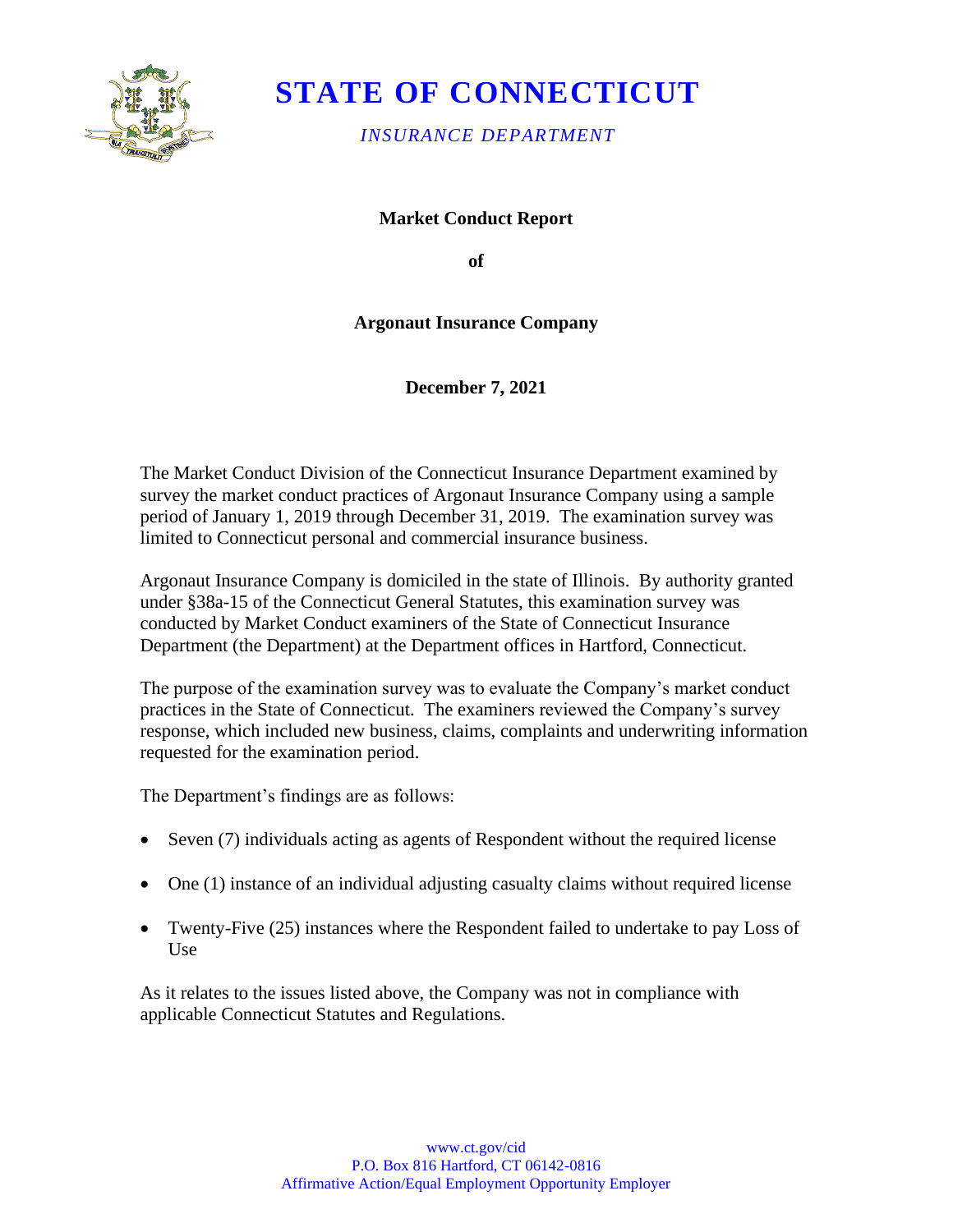

## **STATE OF CONNECTICUT**

#### *INSURANCE DEPARTMENT*

## IN THE MA TIER OF: DOCKET MC 21-99 ARGONAUT INSURANCE COMPANY:

-------------------------------------------------------------------- X

---------------------------------------------------------------------x

#### STIPULATION AND CONSENT ORDER

It is hereby stipulated and agreed between Argonaut Insurance Company and the State of Connecticut Insurance Department by and through Andrew N. Mais, Insurance Commissioner to wit:

I

WHEREAS, pursuant to a Market Conduct examination, the Insurance Commissioner alleges the following with respect to Argonaut Insurance Company:

- 1. Argonaut Insurance Company, hereinafter referred to as Respondent, is domiciled in the State of Illinois and is licensed to transact property and casualty insurance in the State of Connecticut. The NAIC company code number is 19801.
- 2. From January 15, 2021 through December 1, 2021, the Department conducted an examination of Respondent's market conduct practices in the State of Connecticut covering the period January 1, 2019 through December 31, 2019.
- 3. During the period under examination, Respondent failed to follow established practices and procedures to ensure compliance with statutory requirements resulting in instances of:
	- (a) Seven (7) individuals acting as agents of Respondent without the required license
	- (b) One (1) individual adjusting claims without required casualty adjuster license
	- (c) Twenty-Five (25) instances where the Respondent failed to undertake to pay Loss of Use
- 4. The conduct described in paragraph three is in violation of Sections 38a-702b and 38a-792 of the Connecticut General Statutes, and 38a-334-2(c) and 38a-334-5(a) of the Connecticut Regulations and constitutes cause for the imposition of a fine or other administrative penalty under Sections 38a-2 and 38a-41 of the Connecticut General Statutes.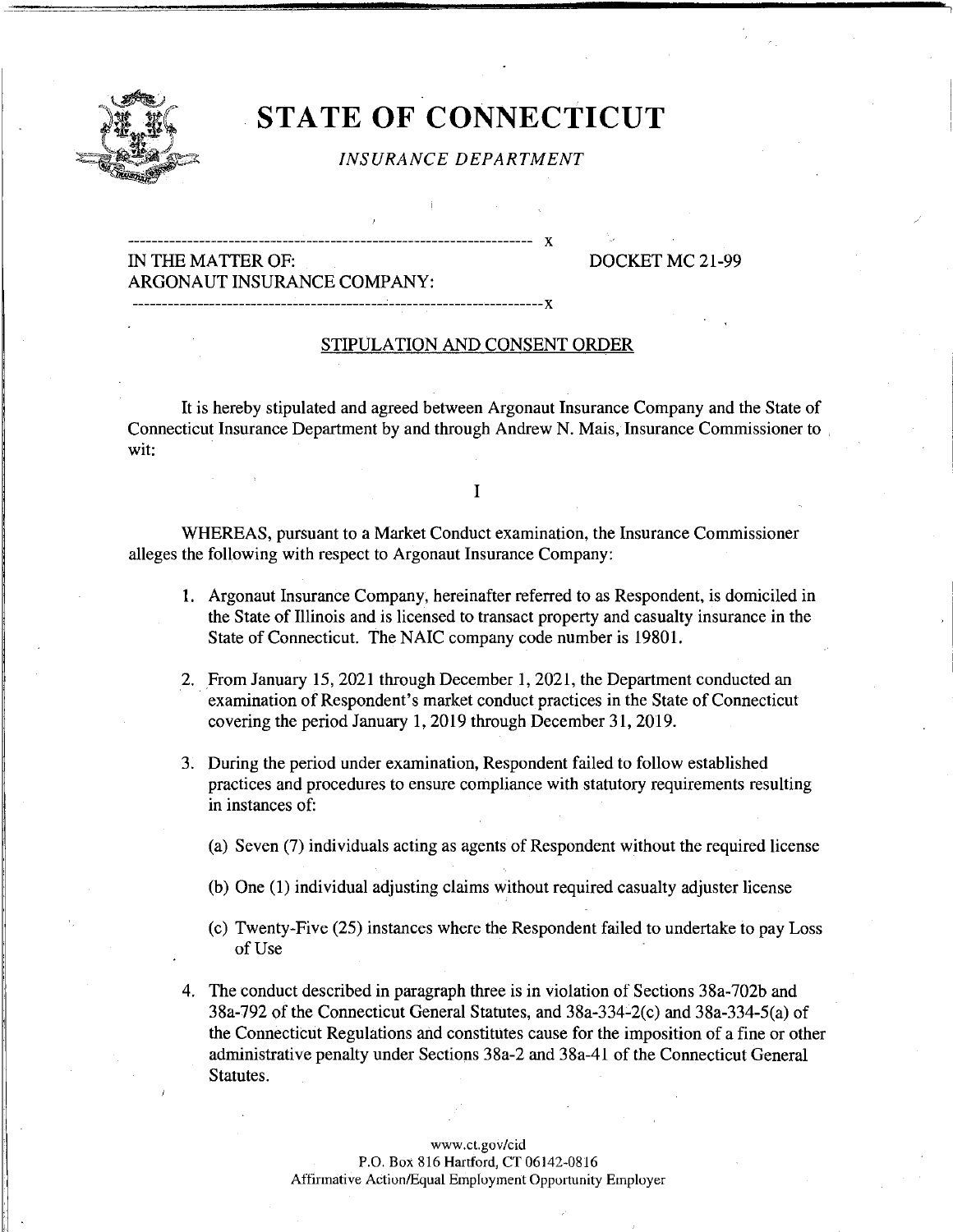- 1. WHEREAS, Respondent admits the allegations in paragraphs three and four of Article I of this Stipulation and Consent Order; and
- 2. WHEREAS, Respondent agrees to undertake a complete review of its practices and procedures, with respect to those areas of concern, as described in the Market Conduct Report and this Stipulation, so that those areas of concern are compliant with Connecticut Statutes; and
- 3. WHEREAS, Respondent agrees to provide the Insurance Commissioner with a full report of findings and a summary of actions taken to comply with the requirements of paragraph two of this Section within ninety (90) days of the date of this document; and
- 4. WHEREAS, Respondent agrees to pay a fine in the amount of \$42,000 for the violations described herein; and
- 5. WHEREAS, Respondent, being desirous of terminating administrative action without the necessity of a formal hearing or further litigation, does consent to the making of this Consent Order and voluntarily waives:
	- a. any right to notice and a hearing; and
	- b. any requirements that the Insurance Commissioner's decision contain a statement of findings of fact and conclusions of law; and
	- c. any and all rights to object to or challenge before the Insurance Commissioner or in any judicial proceeding any aspect, provision or requirement of this Stipulation

NOW THEREFORE, upon the consent of the parties, it is hereby ordered and adjudged:

- 1. That the Insurance Commissioner has jurisdiction of the subject matter of this administrative proceeding.
- 2. That Respondent is fined the sum of Forty-Two Thousand Dollars (\$42,000) for the violations herein above described.

Argonaut Insurance Company

By: Austin W. King

(Representative of Insurance Company)

-2-